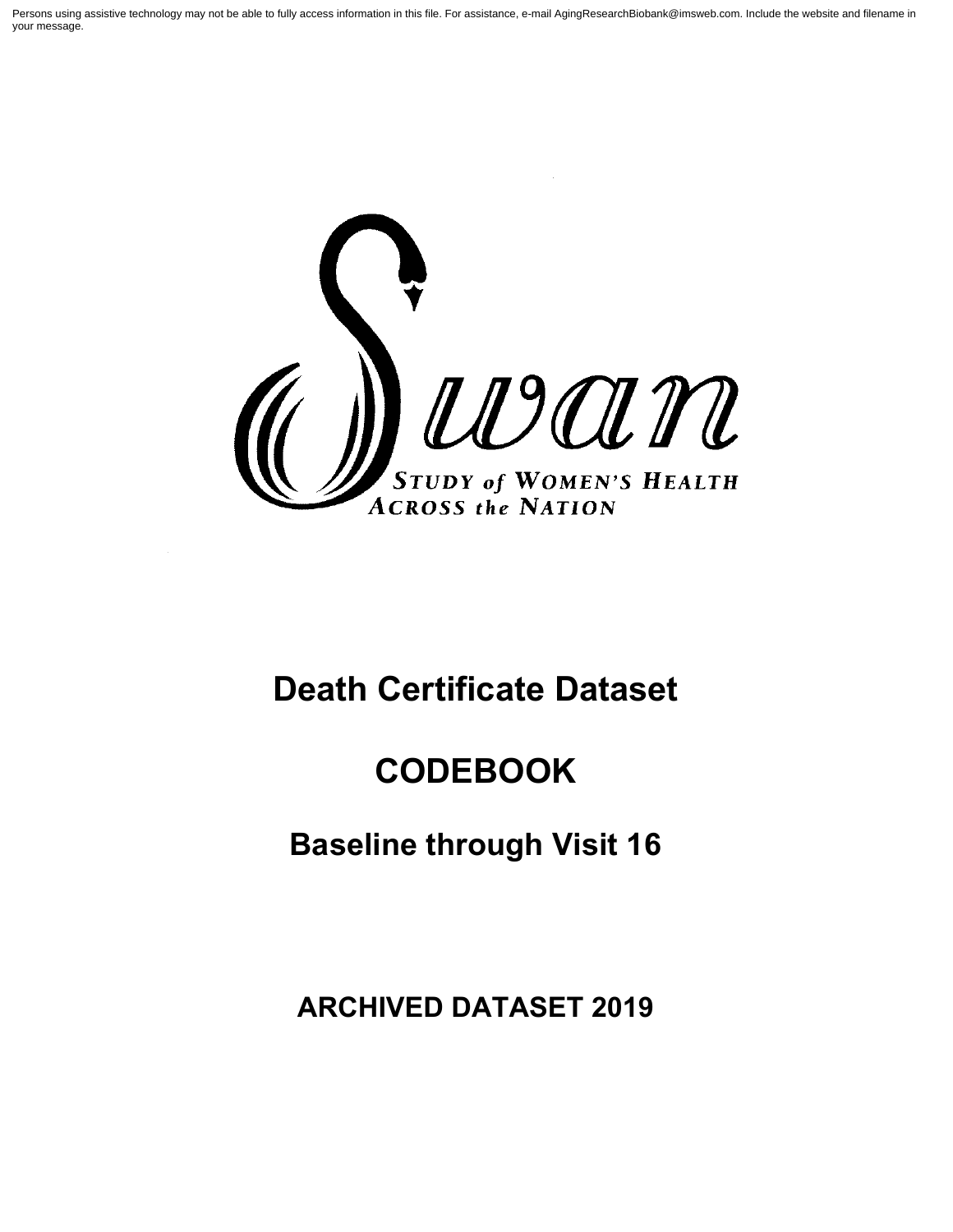## **PAGE INTENTIONALLY BLANK**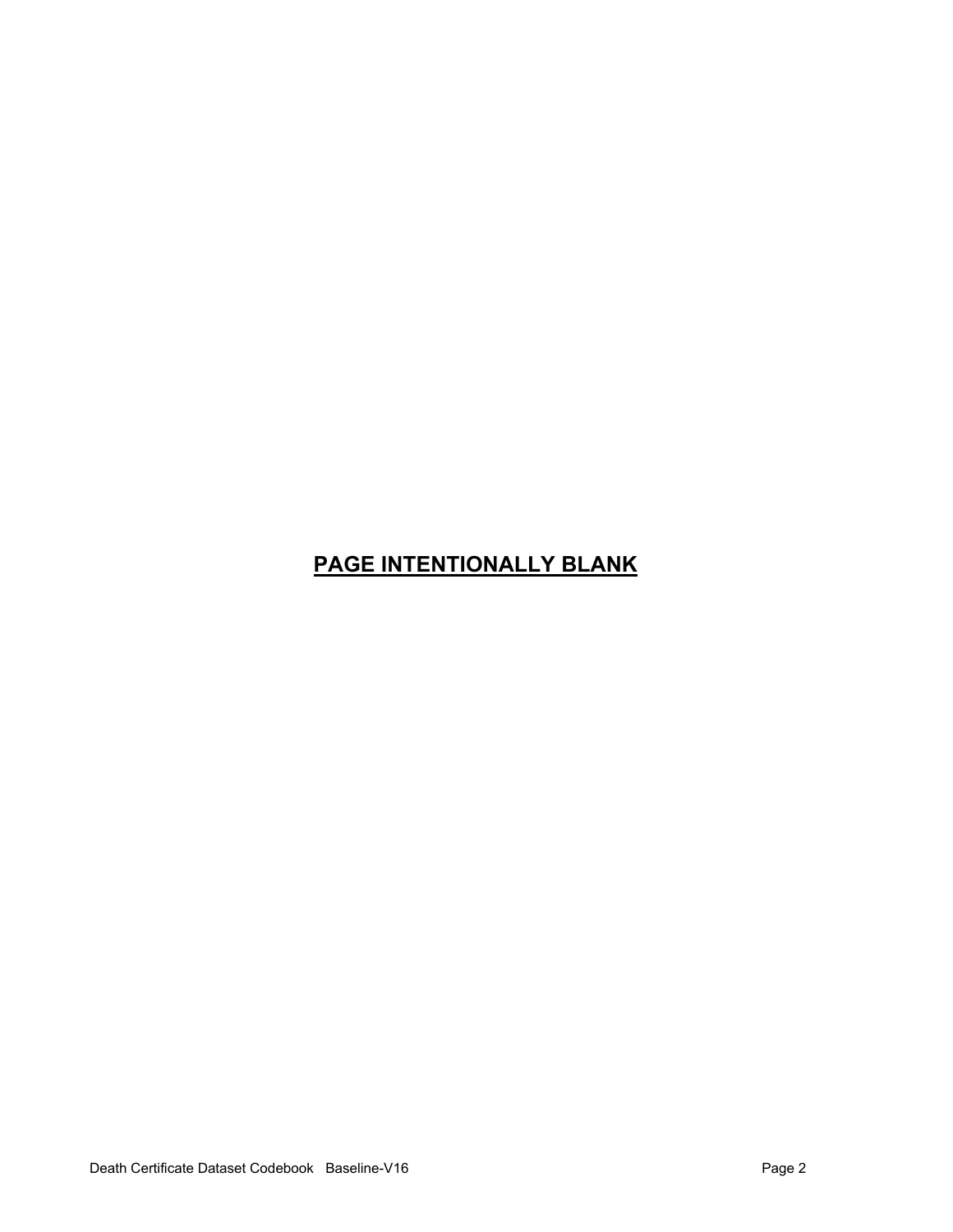#### **Description of the Dataset**

This codebook documents the SWAN Coordinating Center's freezing of data collected from Death Certificates obtained for deceased SWAN participants, as of August 2018. SWAN study sites obtained death certificates from family members of participants throughout SWAN follow-up.

Death certificates (DC) were de-identified by the study sites and sent to the Coordinating Center, where data were extracted based on the Death Certificate Data Extraction Form. Relevant information collected includes date of death, place of death, underlying cause of death, and presence of specific conditions on any line of the death certificate. If a death certificate was not obtained for a participant, they are still included in the data set but have missing information for all fields.

*Who is included in the frozen dataset:* This dataset includes data from **161** participants who have died.

#### *Important:*

- According to death certification guidelines, the last line of the death certificate should have the **underlying cause of death** listed. However, not all certifying physicians follow these guidelines, resulting in the most proximal cause of death (for example, respiratory failure), listed at the bottom, resulting in a loss of information if the death certificate was coded according to standards.
- Death certificates were not obtained for **7** women. These participants were included in the data set with all missing data except for GETCERT=1.
- Dates of death (DOD) from death certificates did not match the SWAN study site-determined date of death for **20** IDs. These could be due to error by the physician certifying death, site error, the mode by which date of death was determined by SWAN investigators (for example, if the death was originally reported by a family member as just a month and year, the  $15<sup>th</sup>$  of that month is used as a placeholder for the actual date), or differences in determining circumstances of death.
	- For three women, the date of death from the death certificate was in a different month than the date on the stat form. In all three cases, the date of death was originally reported to SWAN study sites by family members.
- Please note, visit 16 was completed by three of the 7 sites*.* Several sites took the initiative of pursuing outside sources of information (obituaries, etc.) to find out about deaths, and requested a death certificate.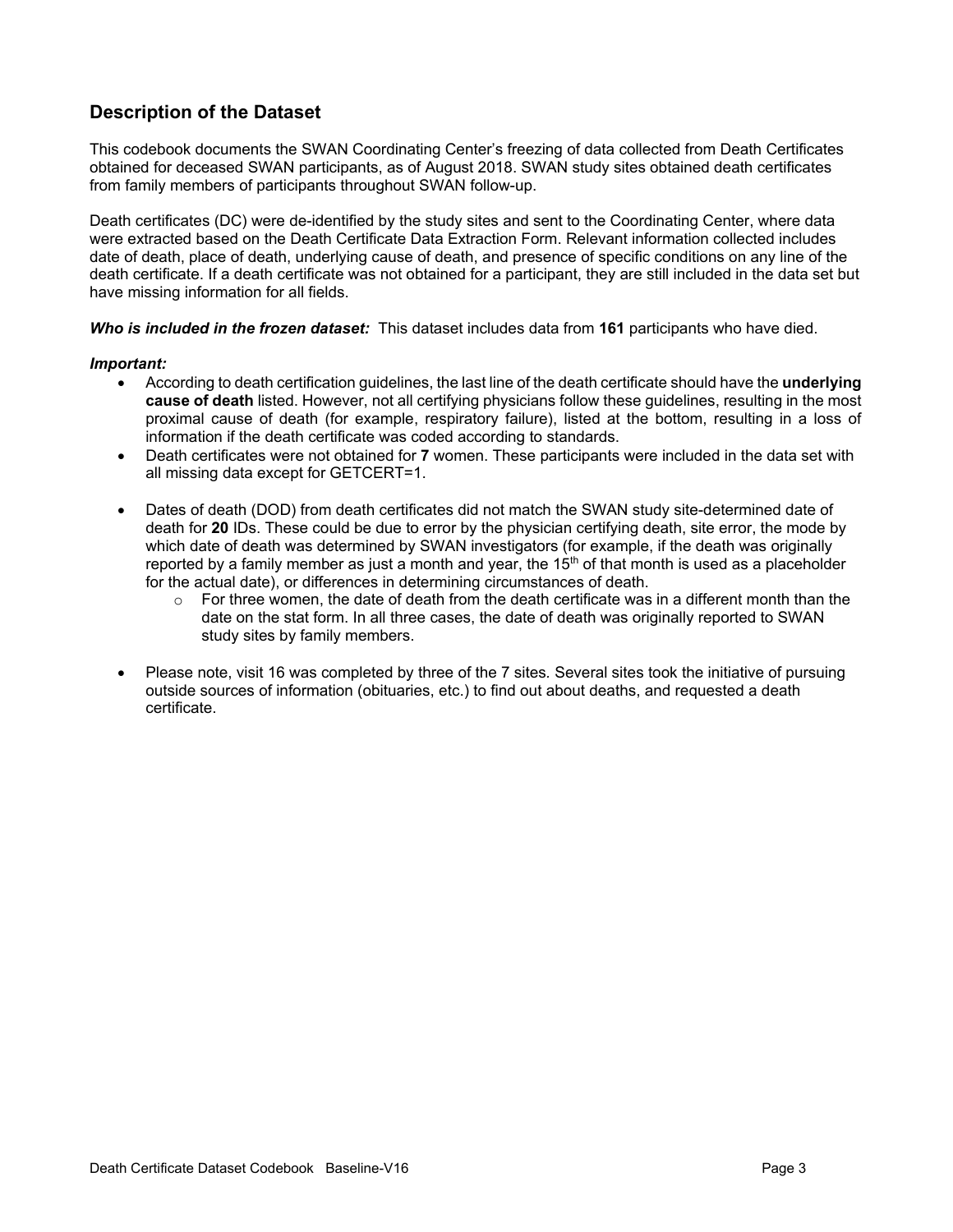o Variables included in the dataset are:

| Variable        | <b>Description</b>                                                                     | <b>Values</b>                                                                                                                          |
|-----------------|----------------------------------------------------------------------------------------|----------------------------------------------------------------------------------------------------------------------------------------|
| <b>ARCHID</b>   | Study ID Number                                                                        |                                                                                                                                        |
| <b>SITE</b>     | <b>SWAN STUDY SITE</b>                                                                 | 11= Detroit, MI<br>12= Boston, MA<br>13= Chicago, IL<br>14= Oakland, CA<br>15= Los Angeles, CA<br>16= Newark, NJ<br>17= Pittsburgh, PA |
| <b>RACE</b>     | Race/Ethnicity                                                                         | $1 = Black$<br>2= Chinese/Chinese American<br>3= Japanese/Japanese<br>American<br>4= White Non-Hispanic<br>5= Hispanic                 |
| <b>GETCERT</b>  | Was a death certificate obtained?                                                      | $1 = No$<br>$2 = Yes$                                                                                                                  |
| <b>DCDDAY</b>   | Day of Date of death (from death certificate)                                          |                                                                                                                                        |
| <b>DCOMPDAY</b> | Day of Death Form Completion                                                           |                                                                                                                                        |
| <b>DPLACE</b>   | Place of death                                                                         | 1=Hospital<br>2=Hospice<br>3=Nursing home/LTC<br>4=Decedent's Home<br>5=Other Residence<br>6=Ambulance<br>7=Other                      |
| <b>DCAUSE</b>   | Causes of death available from the Cause of Death<br>section of the death certificate? | $1 = No$<br>$2 = Yes$                                                                                                                  |
| <b>CODCV</b>    | Heart disease listed on any line of DC                                                 | $1 = No$<br>$2 = Yes$                                                                                                                  |
| <b>CODHF</b>    | Heart failure listed on any line of DC                                                 | $1 = No$<br>$2 = Yes$                                                                                                                  |
| <b>CODMI</b>    | Heart attack/myocardial infarction listed on any line of<br><b>DC</b>                  | $1 = No$<br>$2 = Yes$                                                                                                                  |
| <b>CODCVA</b>   | Stroke listed on any line of DC                                                        | $1 = No$<br>$2 = Yes$                                                                                                                  |
| <b>CODPNEUM</b> | Pneumonia listed on any line of DC                                                     | $1 = No$<br>$2 = Yes$                                                                                                                  |
| CODCANC         | Cancer listed on any line of DC                                                        | $1 = No$<br>$2 = Yes$                                                                                                                  |
| <b>CODDIAB</b>  | Diabetes listed on any line of DC                                                      | $1 = No$<br>$2 = Yes$                                                                                                                  |
| <b>CODCOPD</b>  | COPD listed on any line of DC                                                          | 1=No<br>$2 = Yes$                                                                                                                      |
| <b>CODKIDNE</b> | Kidney failure listed on any line of DC                                                | $1 = No$<br>$2 = Yes$                                                                                                                  |
| <b>CODLIVER</b> | Liver failure or cirrhosis listed on any line of DC                                    | $1 = No$<br>$2 = Yes$                                                                                                                  |
| CODROAD         | Road injury listed on any line of DC                                                   | $1 = No$<br>$2 = Yes$                                                                                                                  |
| <b>CODFALL</b>  | Fall listed on any line of DC                                                          | $1 = No$<br>$2 = Yes$                                                                                                                  |
| <b>DINJURY</b>  | Did the death certificate indicate that the cause of<br>death was an injury?           | $1 = No$<br>$2 = Yes$                                                                                                                  |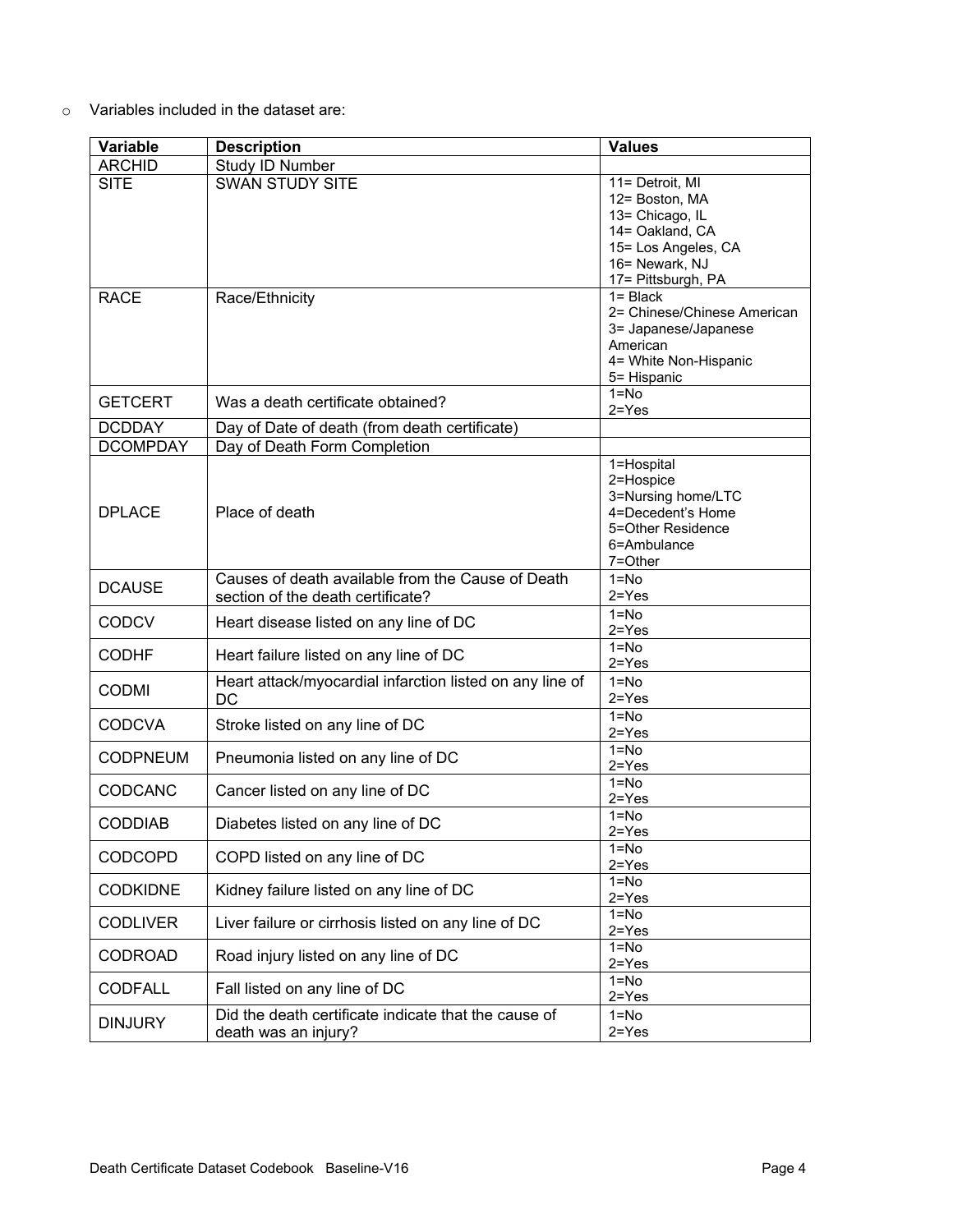### DEATH CERTIFICATE DATA EXTRACTION FORM

*Study of Women's Health Across the Nation*

#### **SECTION A. GENERAL INFORMATION**

|                                       | AFFIX ID LABEL HERE                                                                                                       | <b>ARCHID<sup>~</sup></b> |
|---------------------------------------|---------------------------------------------------------------------------------------------------------------------------|---------------------------|
| A1. PARTICIPANT ID:                   |                                                                                                                           |                           |
| A2. FORM VERSION:                     | 03/21/2016                                                                                                                | #FORM V                   |
| A3. DATE FORM COMPLETED:              | $\frac{1}{M} \frac{1}{M} \frac{1}{D} \frac{1}{D} \frac{1}{Y} \frac{1}{Y} \frac{1}{Y} \frac{1}{Y} \frac{1}{Y} \frac{1}{Y}$ |                           |
| A4. INTERVIEWER'S INITIALS:           |                                                                                                                           | #INITS                    |
| A5. RESPONDENT'S DOB:                 | $\frac{1}{M}$ $\frac{1}{M}$ $\frac{1}{D}$ $\frac{1}{D}$ $\frac{1}{Y}$ $\frac{9}{Y}$ $\frac{1}{Y}$ $\frac{9}{Y}$           | <b>#DOB</b>               |
| A6. Was a death certificate obtained? |                                                                                                                           | <b>GETCERT</b>            |
|                                       |                                                                                                                           |                           |

YES..................................................................................................................................2

<sup>~</sup> A randomly generated ID will be provided that is different from the original ID

**†** This date is given in days since the initial baseline interview, which is day zero.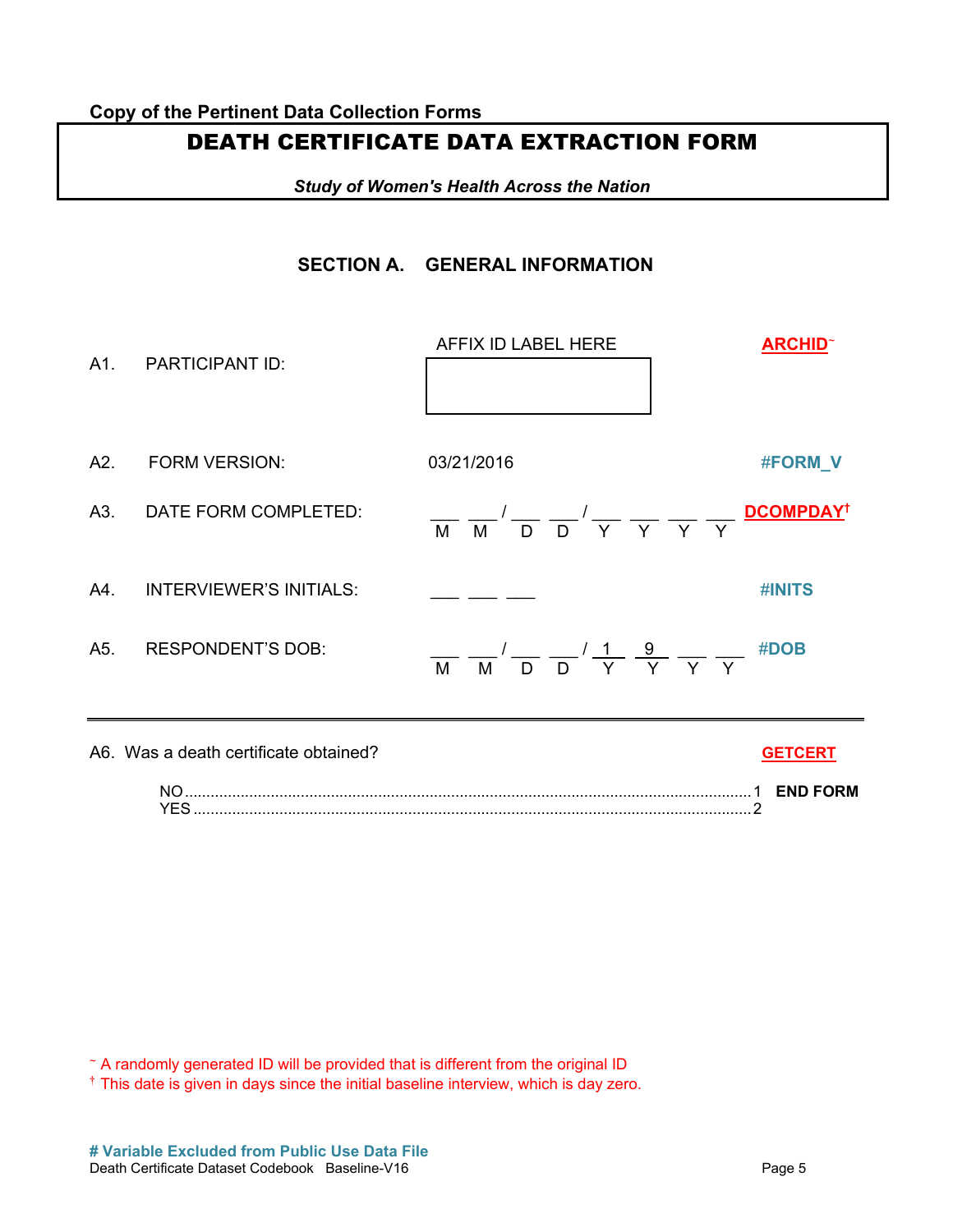#### **SECTION B. DEATH CERTIFICATE INFORMATION FORM**

#### B1. DATE OF DEATH (FROM DEATH CERTIFICATE):



B2. PLACE OF DEATH (if possible, identify type of facility, rather than the name or address) **DPLACE**

| Hospital minimum contract contract the contract of the contract of the contract of the contract of the contract of the contract of the contract of the contract of the contract of the contract of the contract of the contrac |  |
|--------------------------------------------------------------------------------------------------------------------------------------------------------------------------------------------------------------------------------|--|
|                                                                                                                                                                                                                                |  |
|                                                                                                                                                                                                                                |  |
|                                                                                                                                                                                                                                |  |
|                                                                                                                                                                                                                                |  |
|                                                                                                                                                                                                                                |  |
| <b>SDECIT</b>                                                                                                                                                                                                                  |  |

B3. Were any causes of death available from the "Cause of Death" section of the death certificate? **DEAUSE AND ACTIVITY OF A REPORT OF A REPORT OF A REPORT OF A REPORT OF A REPORT OF A REPORT OF A REPORT OF A R** 

B3a. What is the cause of death listed on the **last non-blank line** of the "Cause of Death" section of the death certificate? (NOT the "contributing causes" listed below the "Cause of Death" section) #**COD**

B3b. Were any of the following causes listed on **any line** of the "Cause of Death" section of the death certificate? (NOT including the "contributing causes" section below the "Cause of Death" section):

| a.          |                                                |  | <b>CODCV</b>    |
|-------------|------------------------------------------------|--|-----------------|
| $\mathbf b$ |                                                |  | <b>CODHF</b>    |
| C.          |                                                |  | <b>CODMI</b>    |
| d.          |                                                |  | <b>CODCVA</b>   |
| e.          |                                                |  | <b>CODPNEUM</b> |
|             |                                                |  | <b>CODCANC</b>  |
| g.          |                                                |  | <b>CODDIAB</b>  |
| h.          | Chronic Obstructive Pulmonary Disease (COPD) 1 |  | <b>CODCOPD</b>  |
|             |                                                |  | <b>CODKID</b>   |
|             |                                                |  | <b>CODLIVER</b> |
| k.          |                                                |  | <b>CODROA</b>   |
|             | Fall                                           |  |                 |
|             |                                                |  |                 |

| B4. Did the death certificate indicate that the cause of death was an injury? |  |
|-------------------------------------------------------------------------------|--|
|                                                                               |  |
|                                                                               |  |

**†** This date is given in days since the initial baseline interview, which is day zero.

**DCDDAY†**